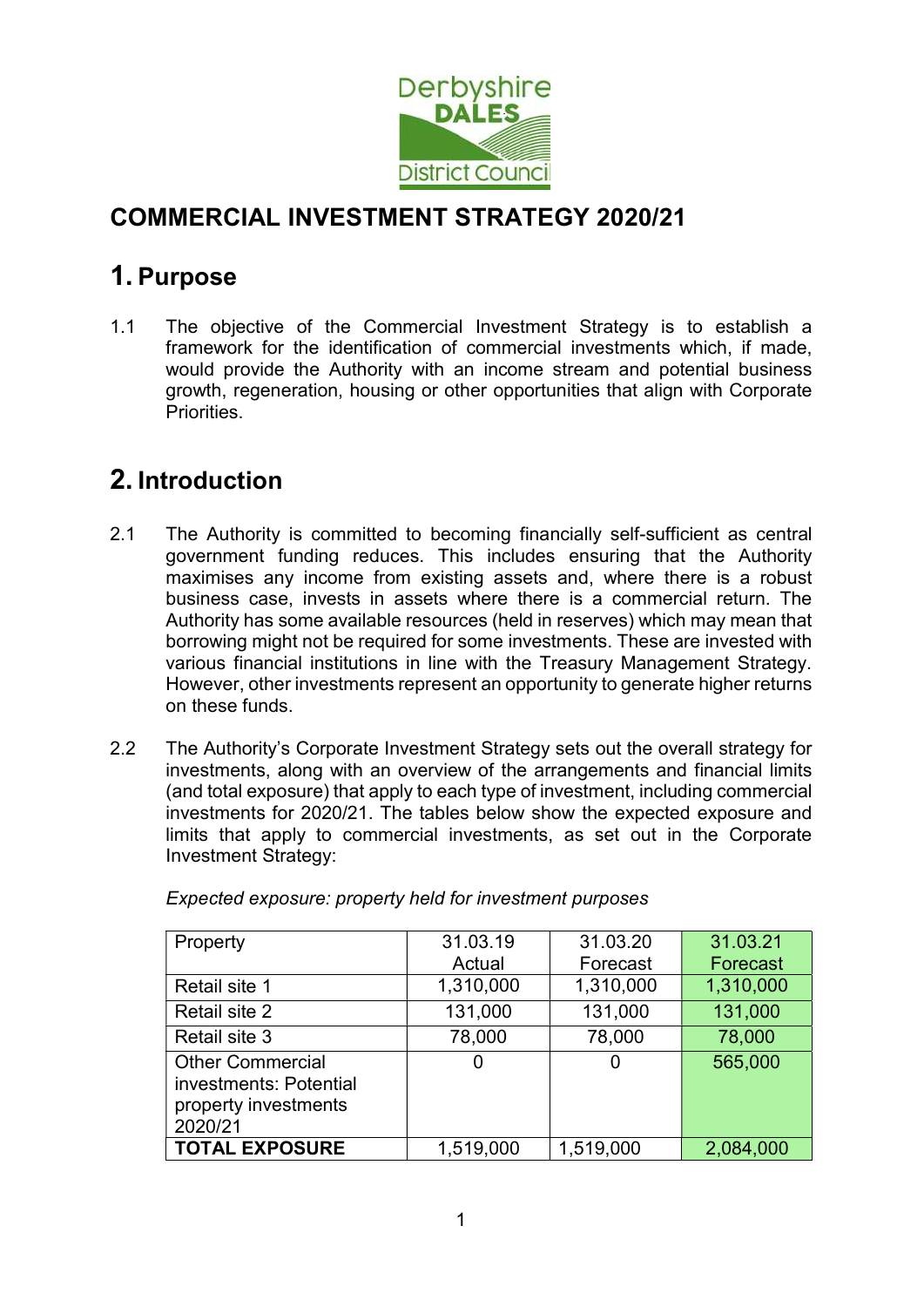- 2.3 The Strategy aims to provide a robust and viable framework for the acquisition of commercial investments. The key underlying objectives are:
	- Governance Arrangements to provide a decision making framework aligned to the requirements of the Statutory Guidance Relating to Local Authority Investments (Appendix A);
	- **Investment Criteria** to identify suitable investment opportunities:
	- Risk Management to balance the requirement for income return with an acceptable level of managed risk;
	- Financial Viability each potential investment will have a comprehensive business case and business plan, which will be evaluated to ensure the income received is sufficient to provide an acceptable rate of return on the repayment of any borrowing costs, management fees and any running costs.
- 2.4 The management of the Council's existing property portfolio (comprising operational and commercial investment properties) is managed by the Corporate Property Group. This Group will ensure that all property investments acquired under this Strategy continue to be appropriately managed.

# 3. Principles

- 3.1 Any commercial investment will reflect the following principles:
	- meet the Authority's Corporate Priorities;
	- deliver community benefit;
	- require minimum investment for maximum return;
	- be primarily within the District boundaries, consideration will be given to opportunities outside these boundaries if the benefit to the Council or Derbyshire Dales is significant:
	- grow the business base;
	- deliver a diversified portfolio of projects that balance risk and return;
	- be in accordance with statutory guidance and best practice issued by CIPFA.

# 4. Governance Arrangements

# 4.1 Commercial Board

- 4.1.1 The Authority has a decision making framework which is aligned to the requirements of the Statutory Guidance Relating to Local Authority Investments. The Commercial Board will consider any future commercial opportunities.
- 4.1.2 The Commercial Board will assess future commercial investment against the criteria set out in this Commercial Investment Strategy. All investments will be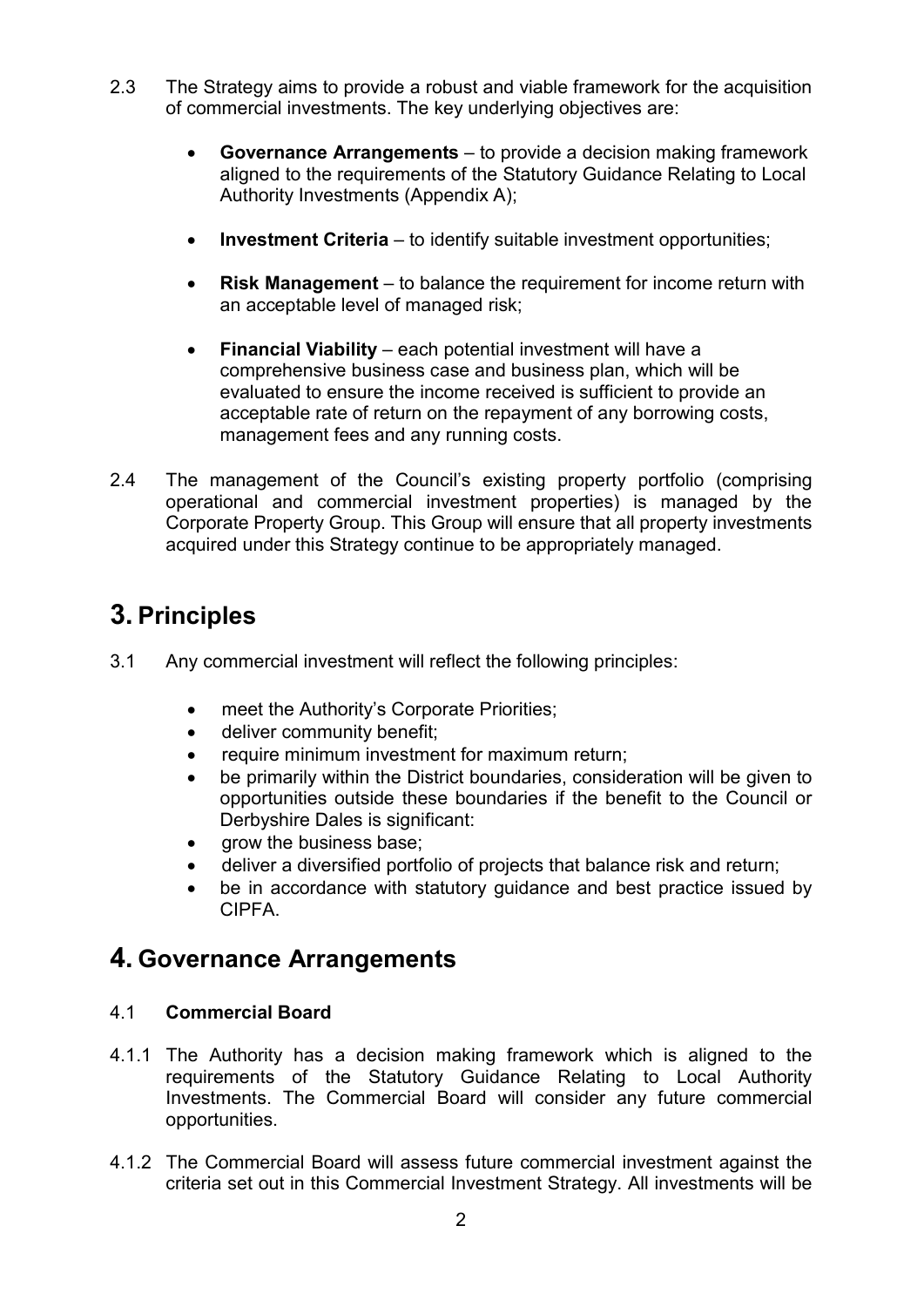subject to rigorous scrutiny. Successful schemes will result in the provision of a report to the Leader of the Council and the Chief Executive (where investments can be made under delegated authority) or a report to Council (where the investment exceeds the limits set out in the scheme of delegation).

- 4.1.3 For a potential investment to be considered by the Commercial Board, it must:
	- achieve a score of excellent, good or satisfactory in at least 50% of the applicable criteria set out in the investment criteria matrix; and
	- be accompanied by a full and comprehensive business case and business plan.
- 4.1.4 The business case will be prepared by the a core team of Officers comprising the Chief Executive, the Head of Customer and Corporate Services (Monitoring Officer) and the Head of Resources (Chief Financial Officer), together with other relevant Officers e.g. Corporate Director, Legal Services Manager, Financial Services Manager, Estates and Facilities Manager. Each potential investment will undergo qualitative and quantitative appraisal to establish portfolio suitability. The legal and financial implications of the investment will be assessed. The core team will seek external investment and/or technical expertise where specialist property market knowledge is required (see the section on risk management below).
- 4.1.5 All investments in property, where relevant, will be subject to building survey, purchase report and valuation. Occasionally, opportunities will arise that do not score highly on the matrix criteria and in these circumstances, low scoring properties will be considered by the Commercial Board on their own individual regeneration, economic development, employment, housing and community benefit merits, in accordance with the decision making process outlined below.

# 4.2 Decision Making Process

4.2.1 It is acknowledged that commercial investment opportunities may require agile and quick decision making. However, in order to ensure appropriate governance arrangements are maintained, investment decisions will be made in accordance with the Council's existing decision making process, limits of authority and Scheme of Delegation contained within the Council's Constitution. Where it is not possible to wait until the next Council meeting, an extra-ordinary meeting will be arranged as soon as practicably possible.

# 5. Investment Criteria

5.1 All investments must reflect the requirements within the Statutory Guidance on Local Government Investments issued under Section 15(1) (a) of the Local Government Act 2003', which came into force April 2018. Further details of this statutory guidance are available at:

https://assets.publishing.service.gov.uk/government/uploads/system/uploads/at tachment\_data/file/678866/Guidance\_on\_local\_government\_investments.pdf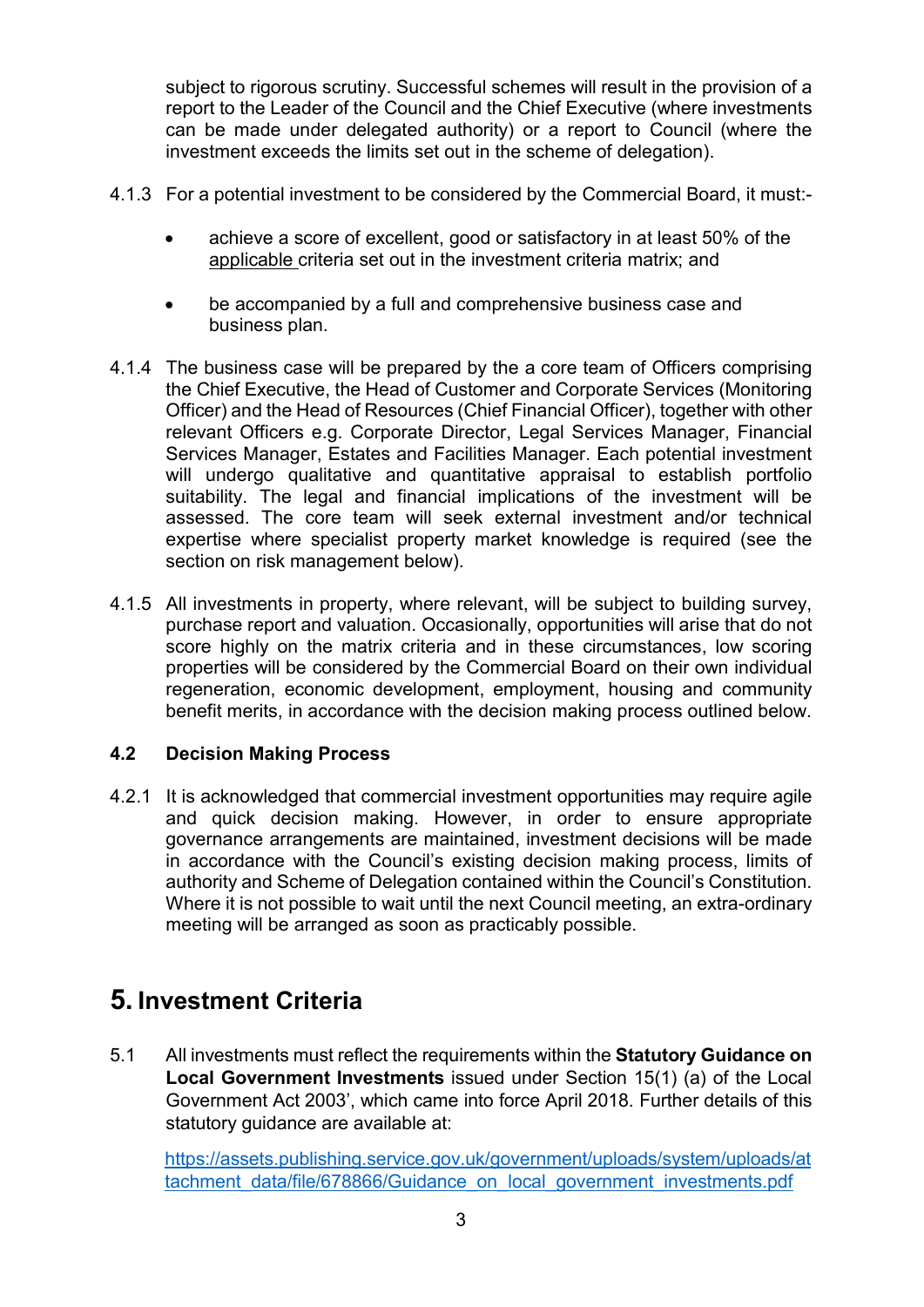A copy of this guidance is also attached at Appendix A

5.2 Table 1 below sets out a summary of the statutory guidance requirements:

| Requirement                                                                                                         | <b>Considerations</b>                                                                                                                                                                                                                                                                                                  |  |
|---------------------------------------------------------------------------------------------------------------------|------------------------------------------------------------------------------------------------------------------------------------------------------------------------------------------------------------------------------------------------------------------------------------------------------------------------|--|
| Clearly show how investments<br>contribute to Council's<br>objectives                                               | Need to align with Corporate Plan priorities<br>Clarify purpose and extent to which it<br>supports deficit reduction and /or economic<br>regeneration in the District                                                                                                                                                  |  |
| Strategy must include<br>indicators to show how<br>councillors have assessed the<br>total risk exposure on decision | How is it funded?<br>Rate of return expected and why<br>(benchmarked)<br>Show additional debt costs<br>$\bullet$<br>Risks over the repayment period<br>$\bullet$<br>Extent of support for deficit gap<br>$\bullet$<br>Mitigation if returns fail and / or borrowing<br>increases<br>Assessment of capital depreciation |  |
| Clearly show how the<br>investment is proportionate?                                                                | Loan corresponds in size or degree<br>$\bullet$<br>(terms/rate/returns)<br>Risk exposure is reasonable and accepted<br>Within agreed and defined 'affordability '<br>limit                                                                                                                                             |  |
| Risk assessment should be<br>robust                                                                                 | Market assessment (competition, demand,<br>$\bullet$<br>trends)<br>Proper quality external advice and<br>expertise<br><b>Credit ratings</b>                                                                                                                                                                            |  |
| Contingency                                                                                                         | Loss of investment return / Increase in<br>$\bullet$<br>loan repayments<br>Capital depreciation<br>Extra costs and budget impact<br>Loss of revenue stream - service delivery<br>impact                                                                                                                                |  |

- 5.3 Consideration must also be given to a number of essential elements which will inform acceptable investment choices, specifically:
	- Ethical investment (for instance, prohibiting investment in
		- Alcohol products where over 25% of those attending or using the services are under 18
		- **❖ Tobacco products**
		- Unhealthy food or unhealthy lifestyles
		- ❖ Weaponry or Arms Trading
		- ❖ Gambling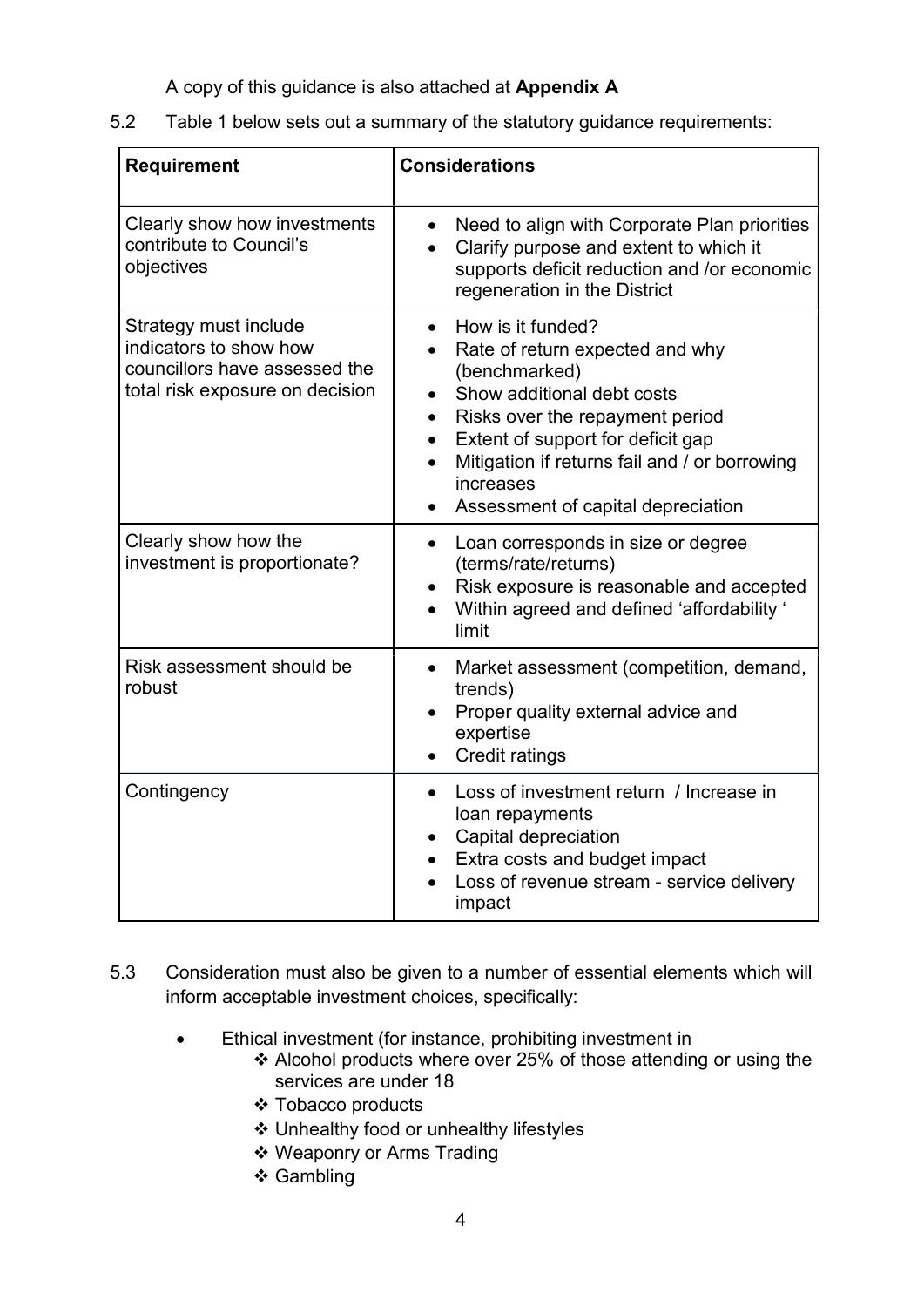- ❖ Racism
- ❖ Sex Establishments
- ❖ Political parties
- Any other relationship that would have a negative impact on the Council
- Legal issues, such as:
	- Does the Council have the necessary legal powers to support the project?
	- ❖ Have State Aid issues been assessed?
- 5.4 Schemes will be considered for investment against the following criteria;
	- i. Economic Impact in particular; jobs, business growth and new housing. This also includes wider economic benefits e.g. local supply chain.
	- ii. Impact on Market Towns– in terms of vibrancy, footfall and heritage.
	- iii. Financial Implications value for money, affordability and return of investment, limits of individual and cumulative risk, the level of losses that can be tolerated, and the degree to which the Council can realistically become reliant on the income stream to provide services.
	- iv. Deliverability the ability to deliver the proposals within required timescales and the associated risks.
- 5.5 Successful applications will require appropriate legal agreements with the provision of appropriate security where required.
- 5.6 Commercial investment is a trade-off between risk and return. A traditional well diversified property portfolio (spread across different property sectors and geographical regions) will deliver a balanced long term return with minimal risk.
- 5.7 This strategy adopts the same underlying principles of diversification in acquiring property investments. Five main property sectors will be included (housing, industrial, office, leisure and retail) and in turn, these will be diversified on criteria including location, the tenant's financial (covenant) strength, lease term (income duration) and investment lot size. This will assist in protecting the Authority portfolio's return should a property investment cease to be income producing (for example, it is undergoing refurbishment or awaiting a new tenant).
- 5.8 A Commercial Investment Criteria Scoring Matrix (Matrix) allows the relative merits of an investment opportunity to be measured and assessed against a target threshold. The Matrix is attached at Appendix B and includes the following criteria (not all will be relevant to all projects):
	- Meeting the Council's Priorities it is important that the investment supports the Council's priorities as set out in its Corporate Plan.
	- Providing community benefit what level of community benefit will the scheme deliver?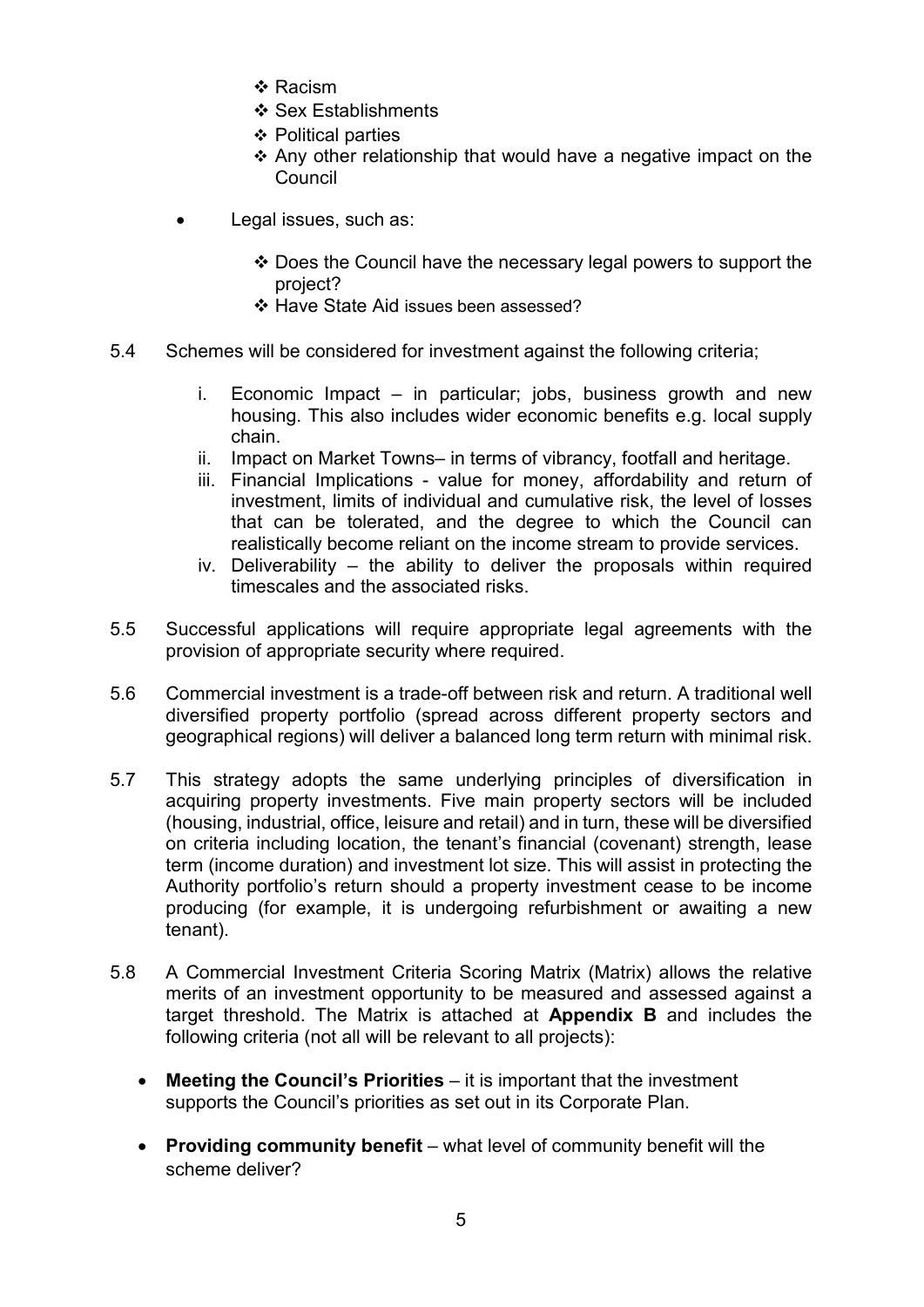- Rate of Return % rent against capital or interest repayments. Rates of return must be better than investing through Treasury Management processes.
- Proximity to Derbyshire Dales Projects / opportunities arising outside Authority boundaries will be considered where rates of return justify the investment.
- Location the location of the property is critical to ensure it is an attractive position, so that in the long term it optimises its ability to re-let/re-sell if capital is required, or is strategically located for re-development. The location of the property will affect the ability of the Council to undertake inspections and to deal with management issues without the need to employ specialist agents. It will also affect income to the Council from Business rates, Council Tax and New Homes Bonus, depending on the type of investment.
- Reduction in costs of service delivery for the Council, e.g. Investment in new technologies – Will the project result in efficiency savings for the Council? If so, the level will be assessed.
- Jobs created / safeguarded Business growth and job creation is the Council's top priority. The council may wish to prioritise schemes that create or safeguard jobs.
- $\bullet$  Increase in business rate or council tax income for DDDC As well as an investment return, will the council benefit from additional council tax or business rates income?
- Tenancy strength the quality of the tenant and, more importantly, their ability to pay the rent on time and in full is essential. This is particularly important where the Council has borrowed against the investment, and minimum acceptable financial strength for any given tenant will be determined through a financial appraisal of company accounts and the use of appropriate methods of risk assessment and credit scoring. It is however worth noting that the Council, as a public body, may not wish to invest in properties where the occupiers are generally seen to be undertaking business which is contrary to its corporate values.
- Lease length and break (for main tenants/income) the lease term will determine the duration of the tenant's contractual obligation to pay rent. The most attractive investments offer a long lease with a strong tenant covenant. The lease term will reflect any tenant break clauses. The unexpired length of the term of the lease is of key importance in ensuring that the revenue stream is secure and uninterrupted. The Council will take into consideration the risks associated with a tenant vacating and the potential to attract good quality replacements tenants at acceptable rental levels.
- Portfolio mix The Council can minimise its exposure to risk by spreading investments across sectors and by avoiding single large scale investments.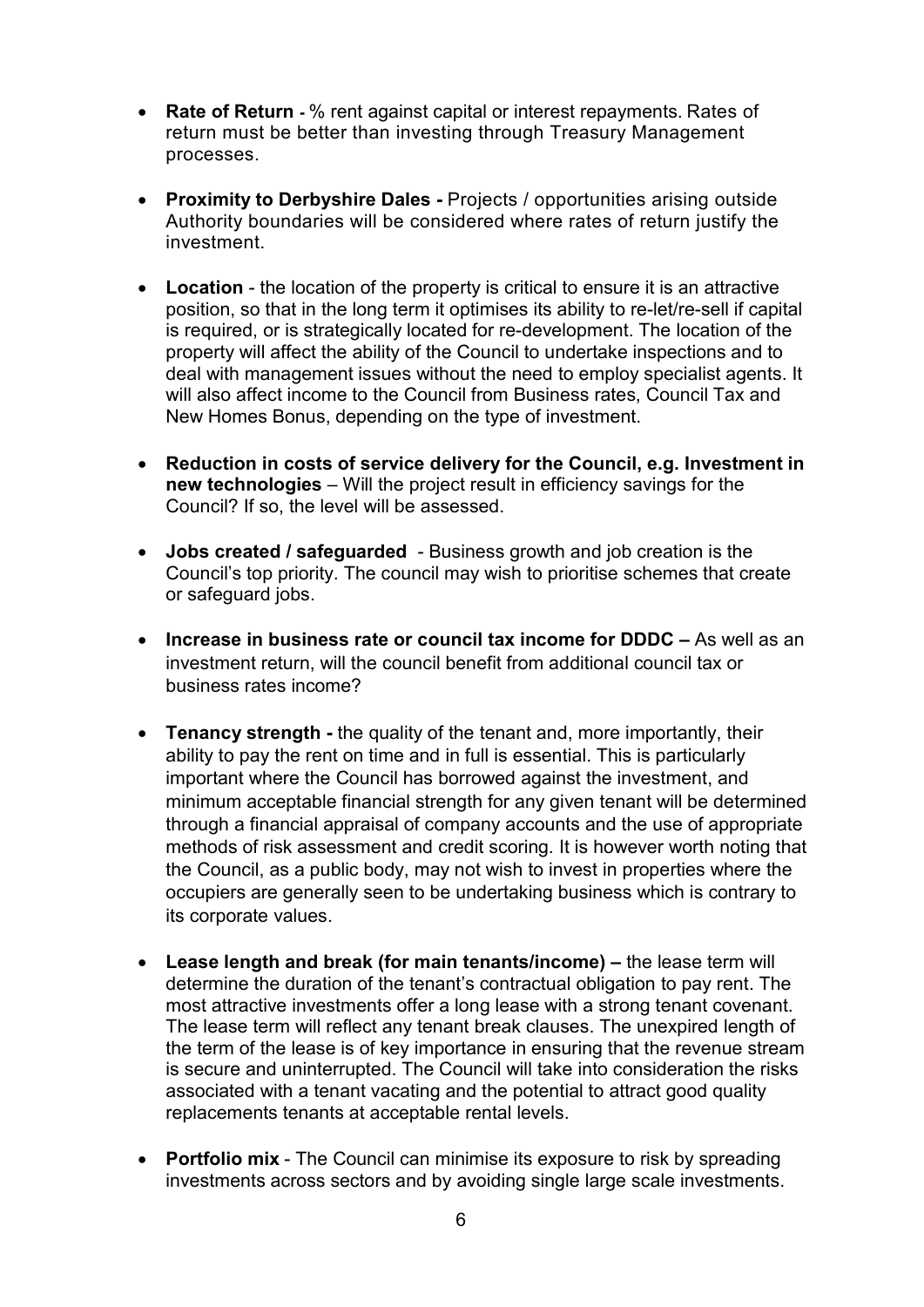Generally there is a spread of investment across sectors. Property investments will be expected to provide a balance over five main property sectors (housing, employment use, office, leisure and retail).

- Voids Is there a past history of voids? A high level of voids would make the project unviable.
- Tenure anything less than a freehold acquisition will need to be appropriately reflected in the price. The length of the lease will affect the sustainability of the project.
- Tenant Repair obligations under a Full Repairing & Insuring Lease (FRI), the tenant is responsible for the building's interior and exterior maintenance / repair. The obligation is limited to the building's interior under an Internal Repairing & Insuring Lease (IRI). The preference will be to favour FRI terms (or FRI by way of service charge i.e. all costs relating to occupation and repairs are borne by the tenants and administered through a service charge).
- Building Quality a brand new or recently refurbished building will not usually require capital expenditure for at least 15 years. This is attractive for income; the aim is for a long term rental income with the minimum of ongoing capital expenditure.
- Rental Growth Prospects Is there potential to grow income in future years? This will make the project more financially sustainable.
- Level of investment Does the Council have the resources to meet the level of investment in the required timescale?
- Energy Rating An A rated property is superior in terms of environmental protection. 2018 legislation states that properties with F or G ratings can't be let so these would not be permitted under this Strategy.
- 5.9 The Commercial Investment Criteria Scoring Matrix is supplemented by additional contextual information and by:
	- a) additional contextual information
	- b) due diligence checks and financial checks, including building surveys, legal title checks, credit references etc. where relevant.
	- c) a SWOT Analysis

# 6. Risk Management

- 6.1 This will include a market analysis focussing on competition, demand and current market trends.
- 6.2 To ensure that it has access to quality advice and expertise in specialist areas, the Authority will use external advisers where appropriate. This may include advice from the Authority's retained Commercial Development Advisor, an assessment of the particular market that the Authority will be competing in, the nature and level of competition, an assessment of how the market/customer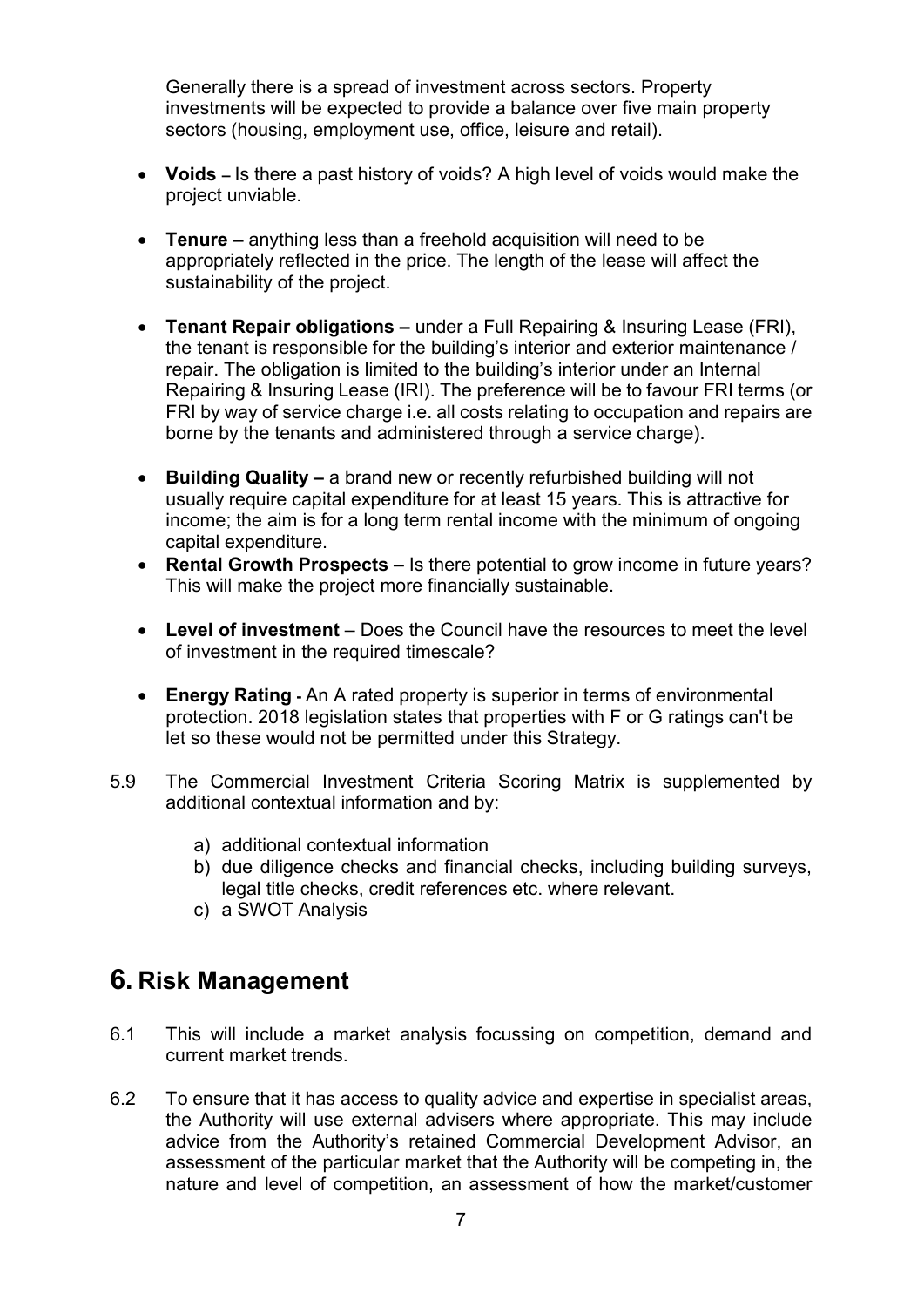needs will evolve over time, barriers to entry and exit, legal and taxation issues and any ongoing investment requirements (such as a credit reference checks). Each potential investment will undergo qualitative and quantitative appraisal to establish its relevance to the Authority's core values and the legal and financial implications of the purchase.

# 6.3 Market forces

 As with all investments, there are risks that capital values and rental values can fall as well as rise. To mitigate against future unfavourable market forces, acquisitions will be made on the basis that the Council is willing and capable of:-

- Holding property investments for the long term i.e. 25 years +. This will ensure income and capital returns are considered over the long term thereby smoothing out any cyclical economic/property downturns.
- Fixing borrowing liabilities. The Council can borrow from the Public Works Loan Board at historically low levels thus protecting the Council from future Increases in financing rates.
- Effective partnership working to share risk where appropriate, for example, joint venture arrangements or limited liability partnerships.

# 6.4 Portfolio Management

To mitigate the risk of void periods where the property is either partially or fully vacant, or a tenant has defaulted on its rental obligations, the investment portfolio will be actively managed.

In addition, the investment criteria specified in the scoring matrix favours secure property investments i.e. high quality buildings in prime locations, thus mitigating the risk of void periods on re-letting.

# 6.5 Resources

 Property investment markets are, in general, controlled by national and regional commercial property agencies and establishing links and relationships with a number of such property agents is the best method of sourcing suitable properties for acquisition.

Staffing resources will be made available in order to source suitable property assets for acquisition that match the criteria set under the Strategy. If additional resources are required for specific projects, this can be done either by recruitment into the existing Estates and Facilities Team or by engaging suitable and appropriate external expertise as required. It is recognised that expertise is essential to enable informed decision making.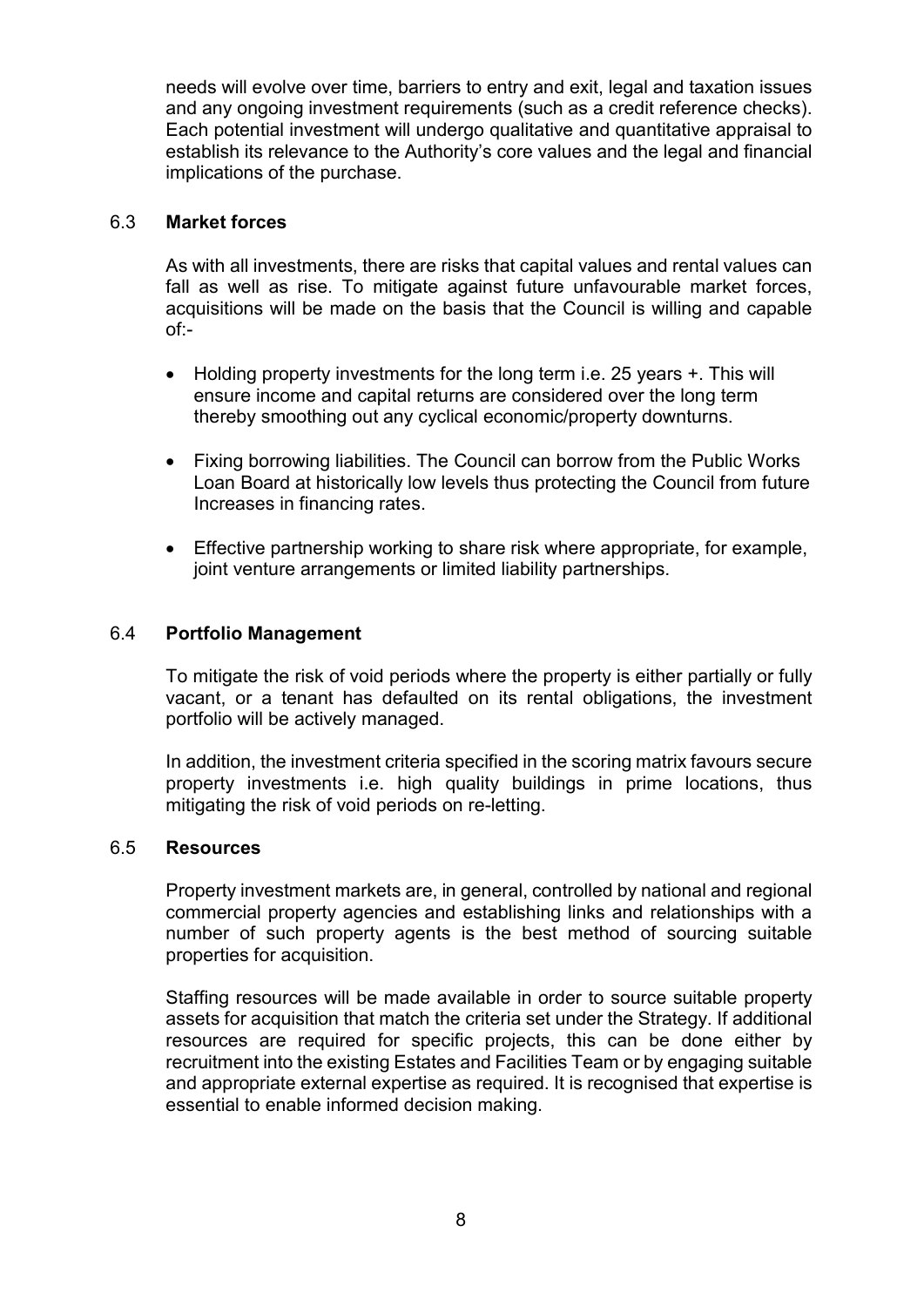# 7. Financial Viability

- 7.1 The financial viability of each individual potential investment opportunity will be fully assessed within a comprehensive business case and business plan. In order to reflect the potential risk that may arise as a consequence of undertaking commercial investment and provide a sufficient financial contribution to the Council's General Fund, a positive Internal Rate of Return (IRR) is required. However, the Council may still consider pursuing an investment if the IRR is positive but low if it meets the Council's Corporate Priorities. Rates of return must be better than investing through Treasury Management processes.
- 7.2 The level of return will be heavily influenced by two factors: (a) the cost of capital and (b) the regulatory requirements of the minimum revenue provision (MRP).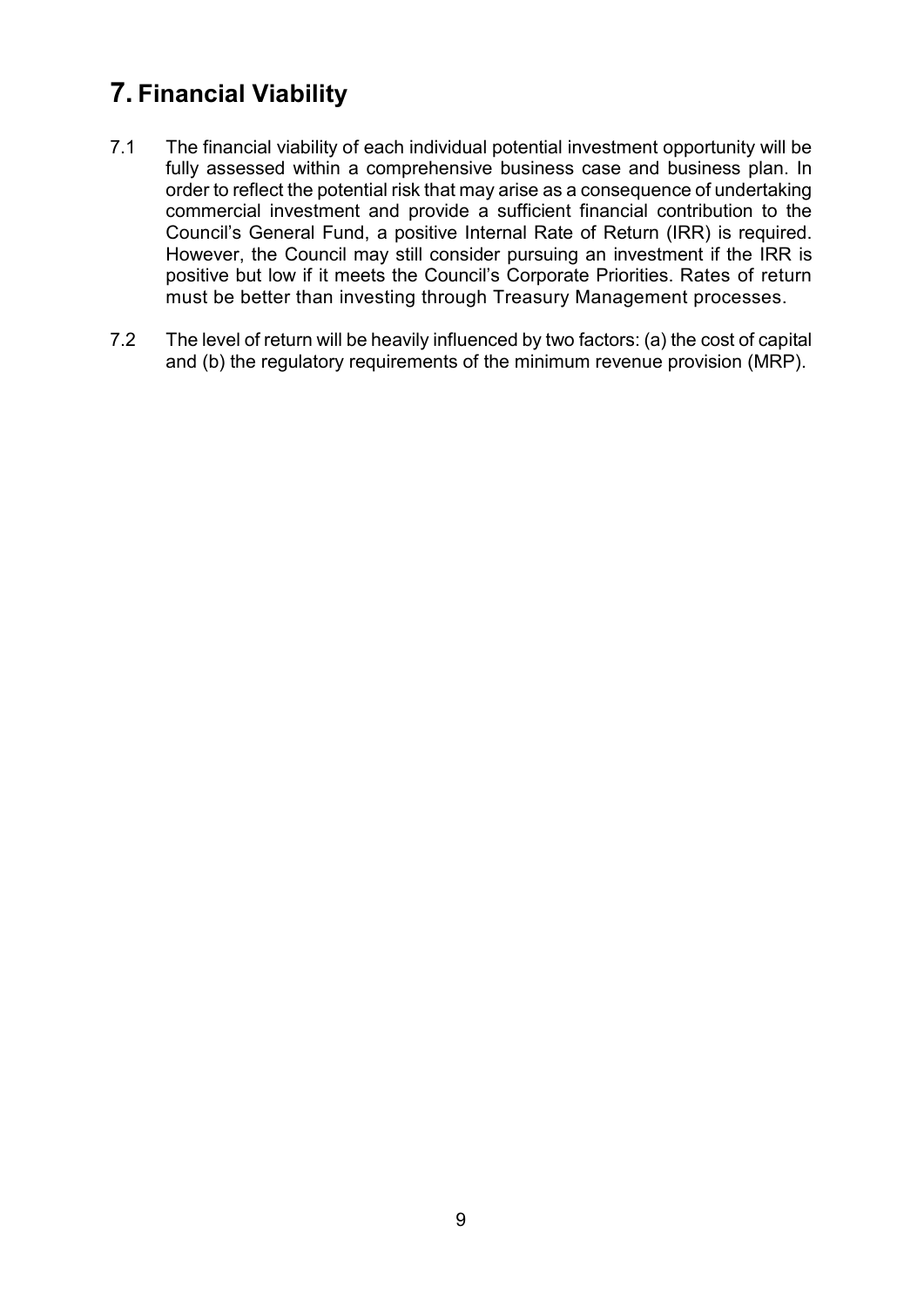# STATUTORY GUIDANCE ON LOCAL GOVERNMENT INVESTMENTS (3rd Edition)

Issued under section 15(1)(a) of the Local Government Act 2003 and effective for financial years commencing on or after 1 April 2018

# POWER UNDER WHICH THE GUIDANCE IS ISSUED

1. The following Guidance is issued by the Secretary of State under section 15(1)(a) of the Local Government Act 2003. Under that section local authorities are required to "have regard" to "such guidance as the Secretary of State may issue".

#### DEFINITION OF TERMS

- 2. In this guidance the 2003 Act means the Local Government Act 2003.
- 3. Local authority has the meaning given in section 23 of the 2003 Act. To the extent that this guidance applies to parish councils and charter trustees (see paragraph 11) a reference to a local authority includes those councils and trustees.
- 4. The definition of an investment covers all of the financial assets of a local authority as well as other non-financial assets that the organisation holds primarily or partially to generate a profit; for example, investment property portfolios. This may therefore include investments that are not managed as part of normal treasury management processes or under treasury management delegations.
- 5. For the avoidance of doubt, the definition of an investment also covers loans made by a local authority to one of its wholly-owned companies or associates, to a joint venture, or to a third party. The term does not include pension funds or trust fund investments, which are subject to separate regulatory regimes and therefore are not covered by this guidance.
- 6. A credit rating agency is one of the following three companies:
	- Standard and Poor's;
	- Moody's Investors Service Ltd; and
	- Fitch Ratings Ltd.
- 7. For the purposes of this guidance a **loan** is a written or oral agreement where a local authority temporarily transfers cash to a third party, joint venture, subsidiary or associate who promises to return it according to the terms of the agreement, normally with interest. This definition does not include a loan to another local authority, which is classified as a specified investment.
- 8. The Treasury Management Code means the statutory code of practice issued by CIPFA: "Treasury Management in the Public Services: Code of Practice and Cross-Sectoral Guidance Notes, 2017 Edition".
- 9. The Prudential Code means the statutory code of practice, issued by CIPFA: "The Prudential Code for Capital Finance in Local Authorities, 2017 Edition".
- 10. The **Capital Strategy** is the strategy required by the updates to the Prudential Code and Treasury Management Code.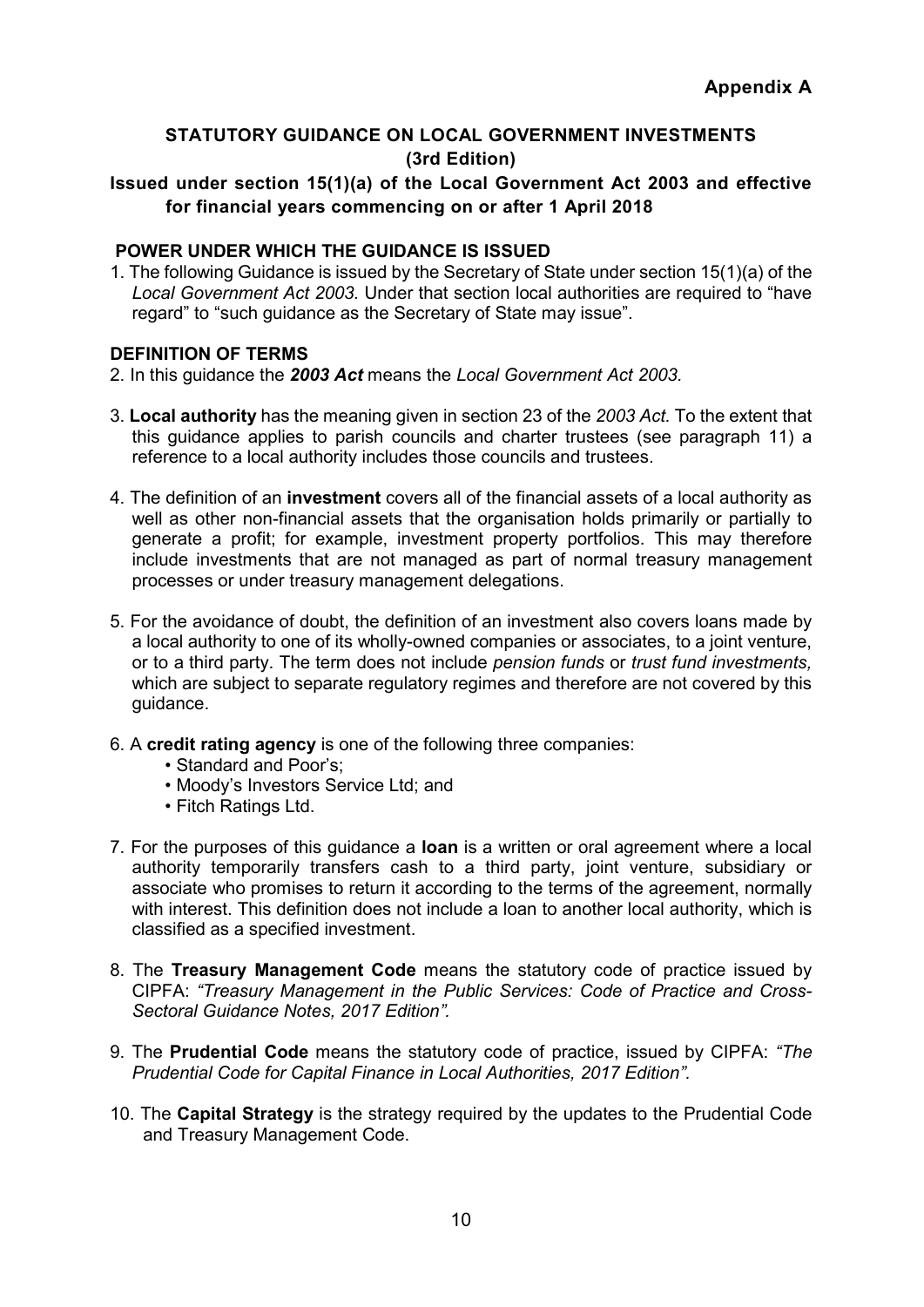### APPLICATION

#### Effective date

- 11. This guidance applies for financial years commencing on or after 1 April 2018. It supersedes all previous editions of the Statutory Guidance on Local Authority Investments.
- 12. Strategies presented to Council or equivalent before 1 April 2018 but relating to 2018- 19 and future financial years do not need to include all of the additional disclosures required by this edition of the guidance should it not prove practical or cost effective to do so. If a local authority chooses not to include the new disclosures in its 2018-19 Strategy, it must include the disclosures in full in the first Strategy presented to full Council or equivalent after 1 April 2018.

#### Local authorities

- 13. This guidance applies to all local authorities in England.
- 14. This guidance applies to parish councils and charter trustees, providing their total investments exceed or are expected to exceed £100,000 at any time during the financial year. Where a parish council or charter trustee expects its total investments to be between £10,000 and £100,000, it is encouraged to adopt the principles in this guidance.

#### **KEY PRINCIPI FS**

#### Transparency and democratic accountability

- 15. For each financial year, a local authority should prepare at least one Investment Strategy ("the Strategy"). The Strategy should contain the disclosures and reporting requirements specified in this guidance.
- 16. The Strategy should be approved by the full council. For authorities without a full Council, the Strategy should be approved at the closest equivalent level. The Secretary of State recommends that the Strategy should be presented for approval prior to the start of the financial year.
- 17. Where a local authority proposes to make a material change to its Strategy during the year a revised Strategy should be presented to full council or equivalent for approval before the change is implemented.
- 18. The Strategy should be publicly available on a local authority's website. Where a parish council or charter trustee does not maintain its own website, they should post a public notice detailing how local residents can obtain a copy of the Strategy, free of charge.
- 19. Where a local authority prepares a Capital Strategy in line with the requirements of the Prudential Code, a Treasury Management Strategy in line with the requirements of the Treasury Management Code, or any other publicly available document, the disclosures required to be included in the Strategy can be published in those documents instead of in the Strategy.

#### **Contribution**

- 20. Investments made by local authorities can be classified into one of two main categories:
	- Investments held for treasury management purposes; and
	- Other investments.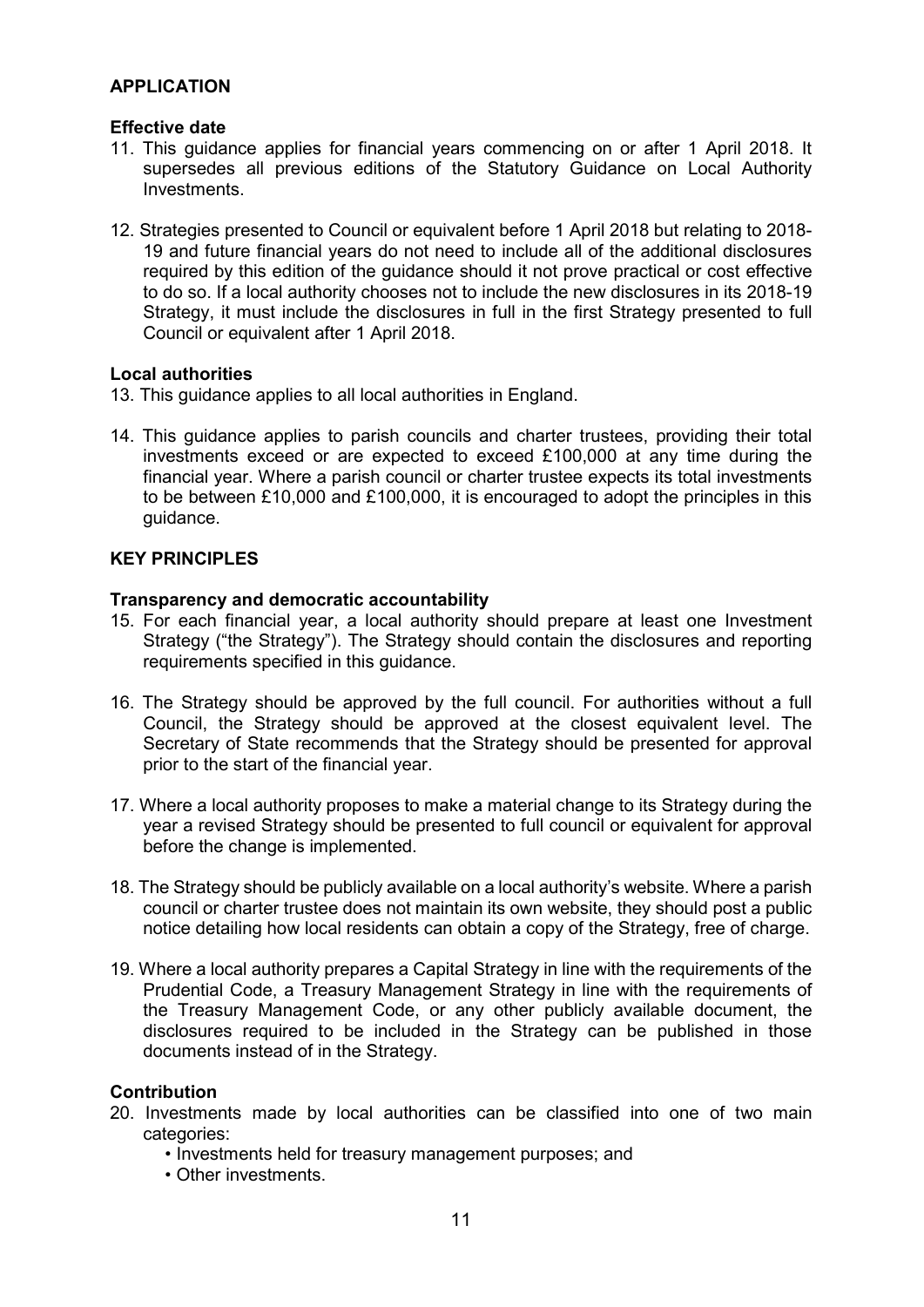- 21. Where local authorities hold treasury management investments, they should apply the principles set out in the Treasury Management Code. They should disclose that the contribution that these investments make to the objectives of the local authority is to support effective treasury management activities. The only other element of this Guidance that applies to treasury management investments is the requirement to prioritise Security, Liquidity and Yield in that order of importance.
- 22. Local authorities should disclose the contribution that all other investments make towards the service delivery objectives and/or place making role of that local authority. It is for each local authority to define the types of contribution that investments can make and a single investment can make more than one type of contribution.

#### Use of indicators

- 23. The Strategy should include quantitative indicators that allow Councillors and the public to assess a local authority's total risk exposure as a result of its investment decisions. This should include how investments are funded and the rate of return
- received. Where investment decisions are funded by borrowing the indicators used should reflect the additional debt servicing costs taken on.
- 24. Local authorities should consider the most appropriate indicators to use, given their risk appetite and capital and investment strategies. Whilst this guidance does not prescribe specific indicators or thresholds, the indicators used should be consistent from year to year and should be presented in a way that allows elected members and the general public to understand a local authorities' total risk exposure from treasury management and other types of investment.
- 25. Where a local authority has entered into a long term investment or has taken out long term debt to finance an investment the indicators used should allow Councillors and the general public to assess the risks and opportunities of the investment over both its payback period and over the repayment period of any debt taken out.

# Security, Liquidity and Yield

- 26. A prudent investment policy will have two underlying objectives:
	- Security protecting the capital sum invested from loss; and
	- Liquidity ensuring the funds invested are available for expenditure when needed.
- 27. The generation of **yield** is distinct from these prudential objectives. However, this does not mean that local authorities are recommended to ignore potential revenues. Once proper levels of security and liquidity are determined, it will then be reasonable to consider what yield can be obtained consistent with these priorities.
- 28. When entering into treasury management investments, local authorities should consider security, liquidity and yield in that order of importance.
- 29. When entering into other types of investments local authorities should consider the balance between security, liquidity and yield based on their risk appetite and the contribution(s) of that investment activity.

#### **Security**

Financial Investments 30. Financial investments can fall into one of three categories: • Specified investments;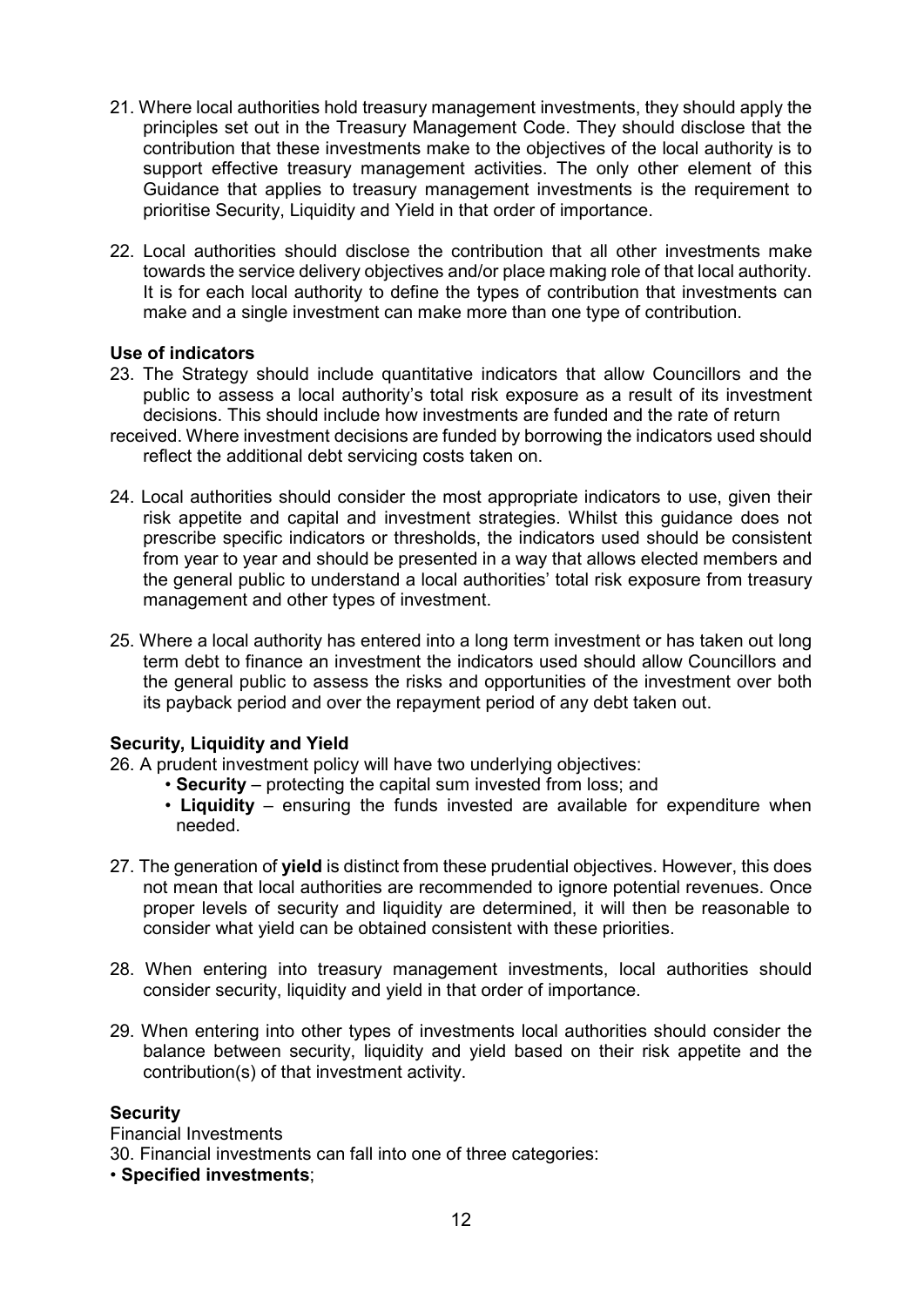- Loans; and
- Other Non-specified investments.

Specified Investments

- 31. An investment is a specified investment if all of the following apply:
	- The investment is denominated in sterling and any payments or repayments in the respect of the investment are payable only in sterling.
	- The investment is not a long term investment. This means that the local authority has contractual right to repayment within 12 months, either because that is the expiry term of the investment or through a non-conditional option.
	- The making of the investment is not defined as capital expenditure by virtue of Regulation 25(1)(d) of the Local Authorities (Capital Finance and Accounting) (England) Regulations 2003 [as amended].
	- The investment is made with a body or in an investment scheme described as high quality (see paragraph 33 or with one of the following bodies:
		- i. The United Kingdom Government;
		- ii. A local authority in England or Wales (as defined in section 23 of the 2003 Act) or a similar body in Scotland or Northern Ireland; or
		- iii. A parish council or community council.
- 32. For the purposes of paragraph 32 the Strategy should define high credit quality. Where this definition incorporates ratings provided by credit rating agencies paragraph 42 is relevant.

Loans

- 33. A local authority may choose to make loans to local enterprises, local charities, wholly owned companies and joint ventures as part of a wider strategy for local economic growth even though those loans may not all be seen as prudent if adopting a narrow definition of prioritising security and liquidity.
- 34. Local authorities can make such loans whilst continuing to have regard to this guidance if they can demonstrate in their Strategy that:
	- Total financial exposure to these type of loans is proportionate;
	- They have used an allowed "expected credit loss" model for loans and receivables as set out in International Financial Reporting Standard (IFRS) 9 Financial Instruments as adopted by proper practices to measure the credit risk of their loan portfolio;
	- They have appropriate credit control arrangements to recover overdue repayments in place; and
	- The local authority has formally agreed the total level of loans by type that it is willing to make and their total loan book is within their self-assessed limit.

Non-specified investments

- 35. A non-specified investment is any financial investment that is not a loan and does not meet the criteria to be treated as a specified investment.
- 36. For non-specified investments (i.e. those not meeting the criteria in paragraph 31), the Strategy should:
	- Set out procedures for determining which categories of investments may be prudently used (and where these procedures involve the use of credit ratings, paragraph 32 is relevant).
	- Identify which categories of investments have been defined as suitable for use.
	- State the upper limits for the maximum amounts both individually and cumulatively that may be held in each identified category and for the overall amount held in non-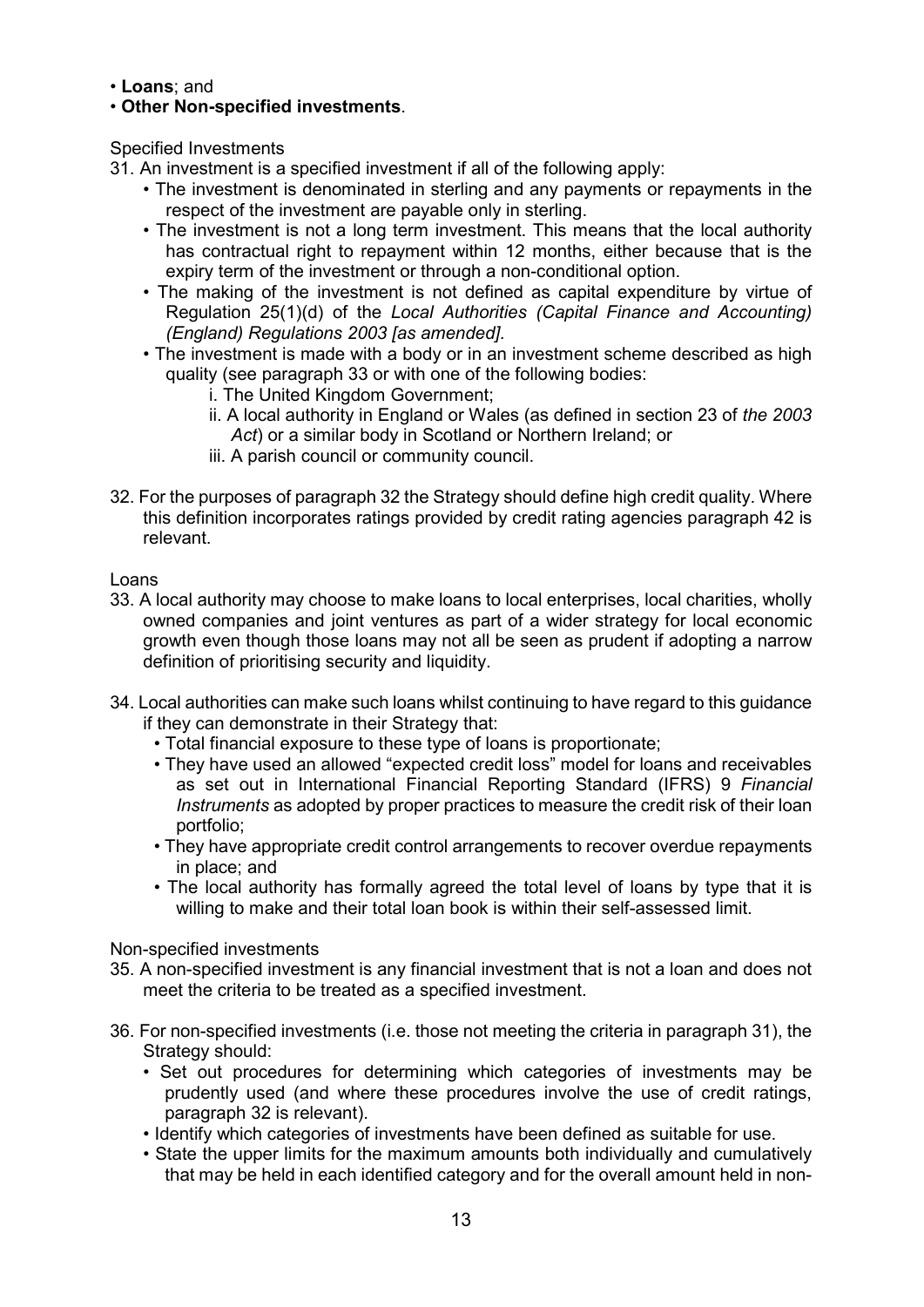specified investments and confirm that investments made have remained within those limits.

Non-financial investments

- 37. As defined in paragraph 4 of this guidance non-financial investments are non-financial assets that the organisation holds primarily or partially to generate a profit. Where a local authority holds a non-financial investment, it will normally have a physical asset that can be realised to recoup the capital invested. Local authorities should consider whether the asset retains sufficient value to provide security of investment using the fair value model in International Accounting Standard 40: Investment Property as adapted by proper practices.
- 38. Where the fair value of non-financial investments is sufficient to provide security against loss, the Strategy should include a statement that a fair value assessment has been made within the past twelve months, and that the underlying assets provide security for capital investment.
- 39. Where the fair value of non-financial investments is no longer sufficient to provide security against loss, the Strategy should provide detail of the mitigating actions that the local authority is taking or proposes to take to protect the capital invested.
- 40. Where a local authority recognises a loss in the fair value of a non-financial investment as part of the year end accounts preparation and audit process, an updated Strategy should be presented to full council detailing the impact of the loss on the security of investments and any revenue consequences arising therefrom.

# Risk Assessment

- 41. The Strategy should state the local authority's approach to assessing risk of loss before entering into and whilst holding an investment, making clear in particular:
	- How it has assessed the market that it is/will be competing in, the nature and level of competition, how it thinks that the market/customer needs will evolve over time, barriers to entry and exit and any ongoing investment requirements.
	- Whether and, if so how, a local authority uses external advisors be they treasury management advisors, property investment advisors or any other relevant persons.
	- How the local authority monitors and maintains the quality of advice provided by external advisors.
	- To what extent, if at all, any risk assessment is based on credit ratings issued by credit ratings agencies.
	- Where credit ratings are used, how frequently they are monitored and the procedures for taking action if credit ratings change.
	- What other sources of information are used to assess and monitor risk.

# **Liquidity**

- 42. For financial investments that are not treasury management investments or loans the Strategy should set out the procedures for determining the maximum periods for which funds may prudently be committed and state what those maximum periods are and how the local authority will stay within its stated investment limits.
- 43. For non-financial investments the Strategy should set out the procedures for ensuring that the funds can be accessed when they are needed, for example to repay capital borrowed. It should also state the local authority's view of the liquidity of the investments that it holds, recognising that assets can take a considerable period to sell in certain market conditions. Where local authorities hold non-financial investment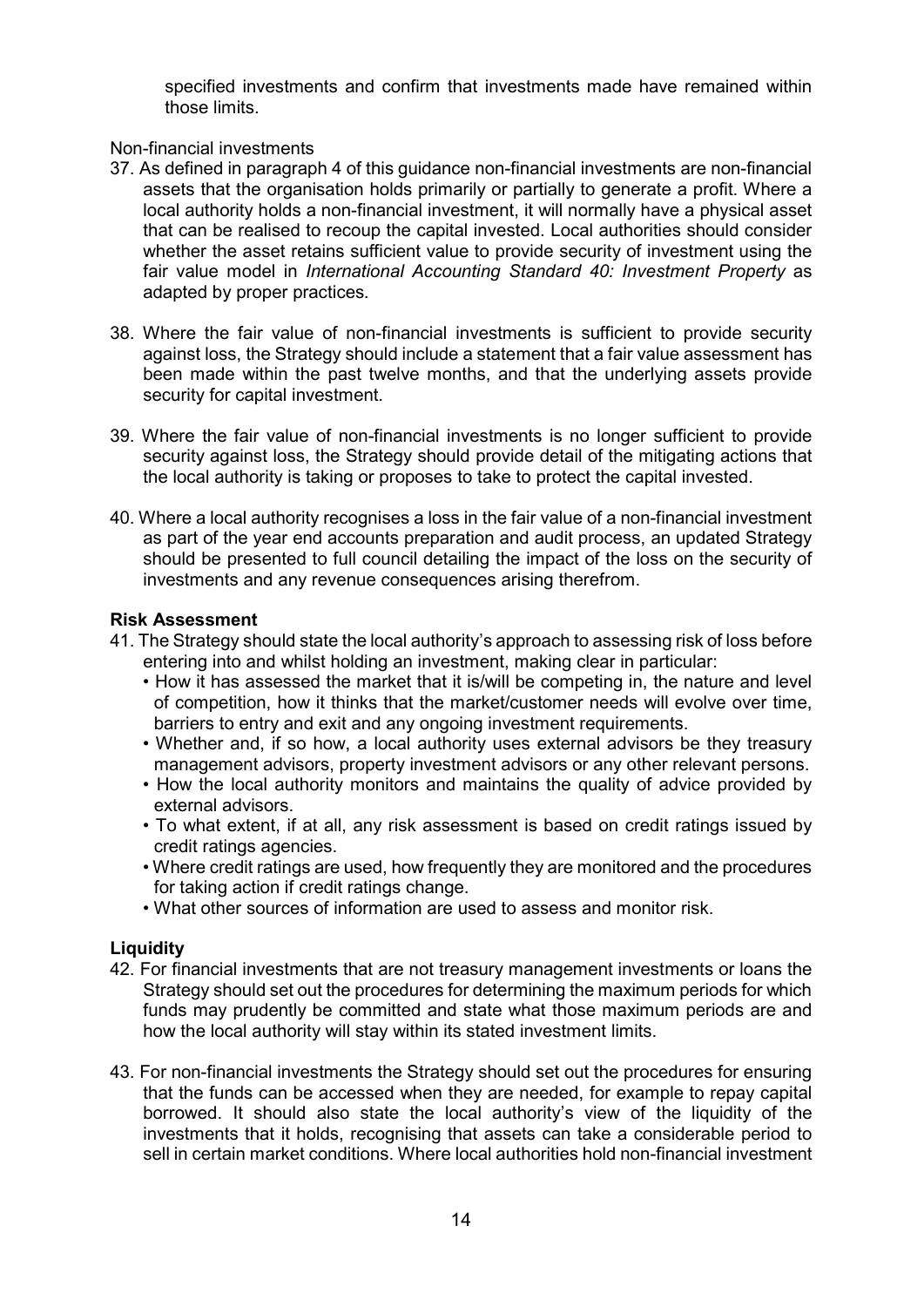portfolios they can choose to assess liquidity by class of asset or at a portfolio level if appropriate.

### Proportionality

- 44. Where a local authority is or plans to become dependent on profit generating investment activity to achieve a balanced revenue budget, the Strategy should detail the extent to which funding expenditure to meet the service delivery objectives and/or place making role of that local authority is dependent on achieving the expected net profit. In addition, the Strategy should detail the local authority's contingency plans should it fail to achieve the expected net profit.
- 45. The assessment of dependence on profit generating investments and borrowing capacity allocated to funding these should be disclosed as a minimum over the lifecycle of the Medium Term Financial Plan. However, an assessment of longer term risks and opportunities is recommended.

#### Borrowing in advance of need

- 46. Authorities must not borrow more than or in advance of their needs purely in order to profit from the investment of the extra sums borrowed.
- 47. Where a local authority chooses to disregard the Prudential Code and this Guidance and borrows or has borrowed purely to profit from the investment of the extra sums borrowed the Strategy should explain:
- Why the local authority has decided not to have regard to this Guidance or to the Prudential Code in this instance; and
- The local authority's policies in investing the money borrowed, including management of the risks, for example, of not achieving the desired profit or borrowing costs increasing.

#### Capacity, skills and culture

- 48. The Strategy should disclose the steps taken to ensure that those elected members and statutory officers involved in the investments decision making process have appropriate capacity, skills and information to enable them to take informed decisions as to whether to enter into a specific investment, to assess individual assessments in the context of the strategic objectives and risk profile of the local authority and to enable them to understand how the quantum of these decisions have changed the overall risk exposure of the local authority.
- 49. The Strategy should disclose the steps taken to ensure that those negotiating commercial deals are aware of the core principles of the prudential framework and of the regulatory regime within which local authorities operate.
- 50. Where appropriate the Strategy should comment on the corporate governance arrangements that have been put in place to ensure accountability, responsibility and authority for decision making on investment activities within the context of the local authority's corporate values.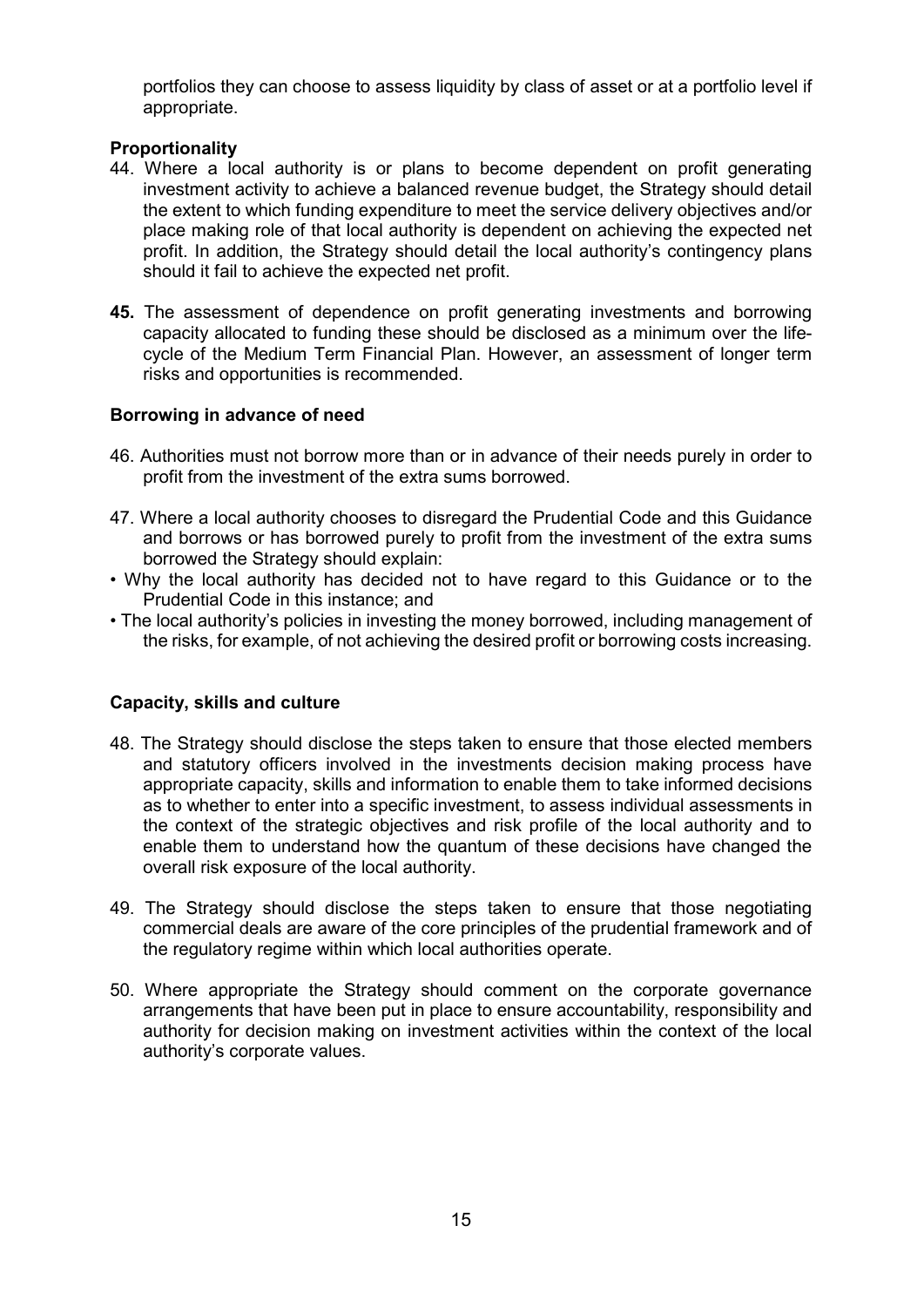# COMMERCIAL INVESTMENT CRITERIA SCORING MATRIX

# a) Pass / Fail Assessments:

| Requirement                                  | Pass / Fail | Comment                       |
|----------------------------------------------|-------------|-------------------------------|
| Council<br>the<br>the<br><b>Does</b><br>have |             | If fail, consider setting up  |
| necessary legal powers to support            |             | alternative<br>delivery<br>an |
| the project?                                 |             | model?                        |
| Is the project linked with any of the        |             |                               |
| following?                                   |             |                               |
| $\Box$ Alcohol products where over 25%       |             |                               |
| of those attending or using                  |             |                               |
| the services are under 18                    |             |                               |
| Tobacco products                             |             |                               |
| Unhealthy food or unhealthy                  |             |                               |
| lifestyles                                   |             |                               |
| $\Box$ Weaponry or Arms Trading              |             |                               |
| $\Box$ Gambling                              |             |                               |
| Racism                                       |             |                               |
| <b>Sex Establishments</b>                    |             |                               |
| $\Box$ Political parties                     |             |                               |
| $\Box$ Any other relationship that would     |             |                               |
| have a negative impact on the                |             |                               |
| Council                                      |             |                               |
| Have state aid issues been fully             |             |                               |
| assessed?                                    |             |                               |

# A project must pass all the tests set out above.

# b) Risk Assessment

Individual commercial investment proposals must be supported by detailed business cases and business plans. As well as considering the Net Present Value, Internal Rate of Return and impact on the General Fund of any commercial investment proposals, the decision to invest also takes into account the following assessment matrix:

| <b>ASSESSMENT</b>                  | <b>Excellent /</b> | Good          | <b>Satisfactory</b> | <b>Marginal</b>  | <b>Uncertain</b> | <b>N</b> |
|------------------------------------|--------------------|---------------|---------------------|------------------|------------------|----------|
| <b>CRITERIA</b>                    | very good          |               |                     |                  |                  |          |
|                                    |                    |               |                     |                  |                  | A        |
| Council's<br><b>Meeting</b><br>the | <b>Fully</b>       | <b>Mostly</b> | <b>Adequately</b>   | <b>Partially</b> | <b>No direct</b> |          |
| <b>Priorities</b>                  | supports           |               |                     |                  | link to          |          |
|                                    | one or more        |               |                     |                  | corporate        |          |
|                                    | of the             |               |                     |                  | priorities       |          |
|                                    | <b>Council's</b>   |               |                     |                  |                  |          |
|                                    | corporate          |               |                     |                  |                  |          |
|                                    | priorities         |               |                     |                  |                  |          |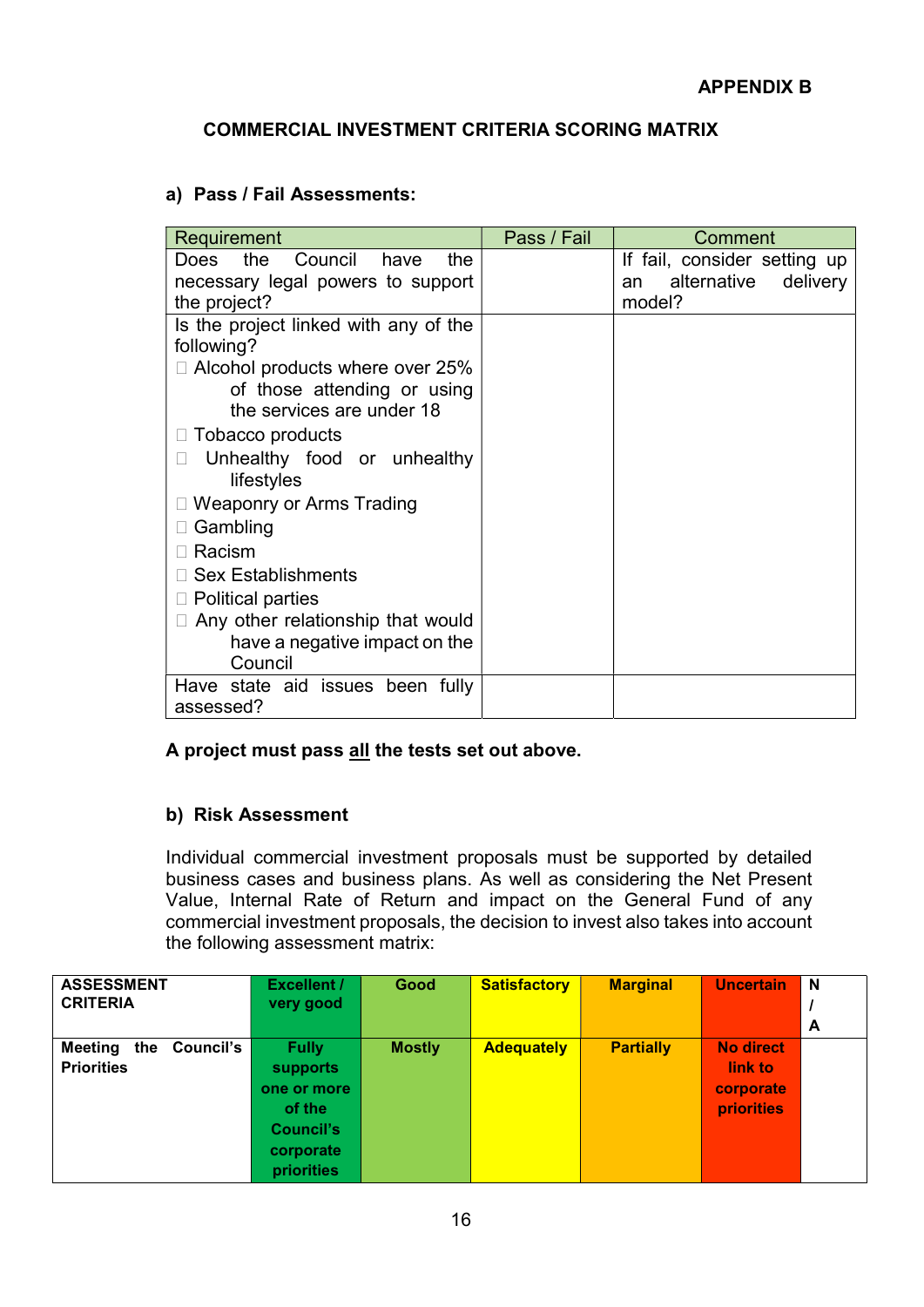| Providing<br>community<br>benefit                                                                    | <b>Fully</b>                                                       | <b>Mostly</b>                                                   | <b>Adequately</b>                                                             | <b>Partially</b>                                        | <b>Limited</b>                                                                          |  |
|------------------------------------------------------------------------------------------------------|--------------------------------------------------------------------|-----------------------------------------------------------------|-------------------------------------------------------------------------------|---------------------------------------------------------|-----------------------------------------------------------------------------------------|--|
| Rate of Return* - % rent<br>against<br>capital<br><b>or</b><br>interest repayments                   | >8%                                                                | 7%-8%                                                           | $5% - 7%$                                                                     | $3% - 5%$                                               | $3%$                                                                                    |  |
| <b>Proximity to Derbyshire</b><br>Dales**                                                            | within<br><b>District</b>                                          | within<br><b>Derbyshire</b>                                     | <b>England</b>                                                                | <b>National</b>                                         | <b>Outside</b><br><b>UK</b>                                                             |  |
| Location                                                                                             | <b>Prime</b>                                                       | <b>Not prime</b><br>but in<br>established<br><b>location</b>    | <b>Secondary</b>                                                              | <b>Remote from</b><br>other<br>development<br>s         | Isolated,<br>undevelop<br>ed area,<br><b>limited</b><br><b>infrastruct</b><br>ure links |  |
| Reduction in costs of<br>service delivery for the<br>Council, e.g. Investment<br>in new technologies | <b>Savings &gt;</b><br>£20k p.a.                                   | <b>Savings</b><br>£10k to £20k<br>p.a.                          | <b>Savings £3k</b><br>to £10k p.a.                                            | <b>Savings up to</b><br>£3k p.a.                        | <b>No</b><br><b>savings</b>                                                             |  |
| Jobs created /<br>safeguarded                                                                        | $>50$                                                              | $26 - 50$                                                       | $6 - 25$                                                                      | $1 - 5$                                                 | <b>None</b>                                                                             |  |
| business<br><b>Increase</b><br>in<br>rate<br>council<br>tax<br>or<br>income for DDDC                 | <b>Extra £20k</b><br>p.a.                                          | <b>Extra £10k</b><br>to £20k p.a.                               | <b>Extra £3k to</b><br>£10k p.a.                                              | Extra £3k p.a.                                          | <b>No</b><br><b>business</b><br>rate<br><i>income</i>                                   |  |
| <b>Tenancy strength</b>                                                                              | <b>Multiple</b><br>tenants with<br>strong<br>financial<br>covenant | <b>Single</b><br>tenant with<br>strong<br>financial<br>covenant | <b>Single or</b><br>multiple<br>tenants with<br>good<br>financial<br>covenant | <b>Tenants with</b><br>average<br>financial<br>covenant | <b>Tenants</b><br>with poor<br>financial<br>covenant<br><b>strength</b>                 |  |
| Lease length and break<br>(for main<br>tenants/income)                                               | >15 years                                                          | 11 - 15 years                                                   | 10 - 8 years<br>(10 year<br>lease)                                            | $7 - 5$ years<br>(5 year break)                         | <5 years<br>or vacant                                                                   |  |
| Portfolio mix (asset type<br>is balanced in portfolio -<br>no more than x% of<br>portfolio           | $50%$                                                              | 50%-60%                                                         | 60%-70%                                                                       | 70%-80%                                                 | >80% of<br>portfolio                                                                    |  |
| Voids (after Lease end<br>including marketing, fit<br>out and rent free)                             | 0-9 months                                                         | 9-12 months                                                     | $12 - 18$<br>months                                                           | 18-24 months                                            | $>24$<br>months                                                                         |  |
| <b>Tenure</b>                                                                                        | <b>Freehold</b>                                                    | Lease >99<br>years                                              | <b>Lease 25 -</b><br>99 years                                                 | <b>Lease 5 - 25</b><br>years                            | <b>Lease &lt;5</b><br>years                                                             |  |
| <b>Tenant Repair</b><br><b>Obligations</b>                                                           | <b>Full</b><br>repairing &<br>insuring                             | <b>Internal</b><br>repairing<br>100%<br>recoverable             | <b>Internal</b><br>repairing<br>partially<br>recoverable                      | <b>Internal</b><br>repairing non<br>recoverable         | <b>Landlord</b>                                                                         |  |
| <b>Building Quality/Age</b>                                                                          | <10 years                                                          | 10-20 years                                                     | $< 21 - 30$<br><b>years</b>                                                   | <b>31-35 years</b>                                      | >35 years                                                                               |  |
| <b>Rental Growth</b><br><b>Prospects</b>                                                             | within 1<br>year                                                   | within 2-5<br>years                                             | within 5-7<br>years                                                           | within 7-10<br>years                                    | >10 years                                                                               |  |
| <b>Level of investment</b>                                                                           | $\epsilon0.5m$                                                     | <b>Between</b><br>£0.5m and<br>£1m                              | <b>Between</b><br>£1m and<br>£2m                                              | <b>Between £2m</b><br>and £3m                           | >E3m                                                                                    |  |
| Rating<br>(2018)<br>Energy<br>legislation can't let with<br>F/G assessment)                          | A/B                                                                | $\mathbf{C}$                                                    | D                                                                             | E                                                       | F/G                                                                                     |  |